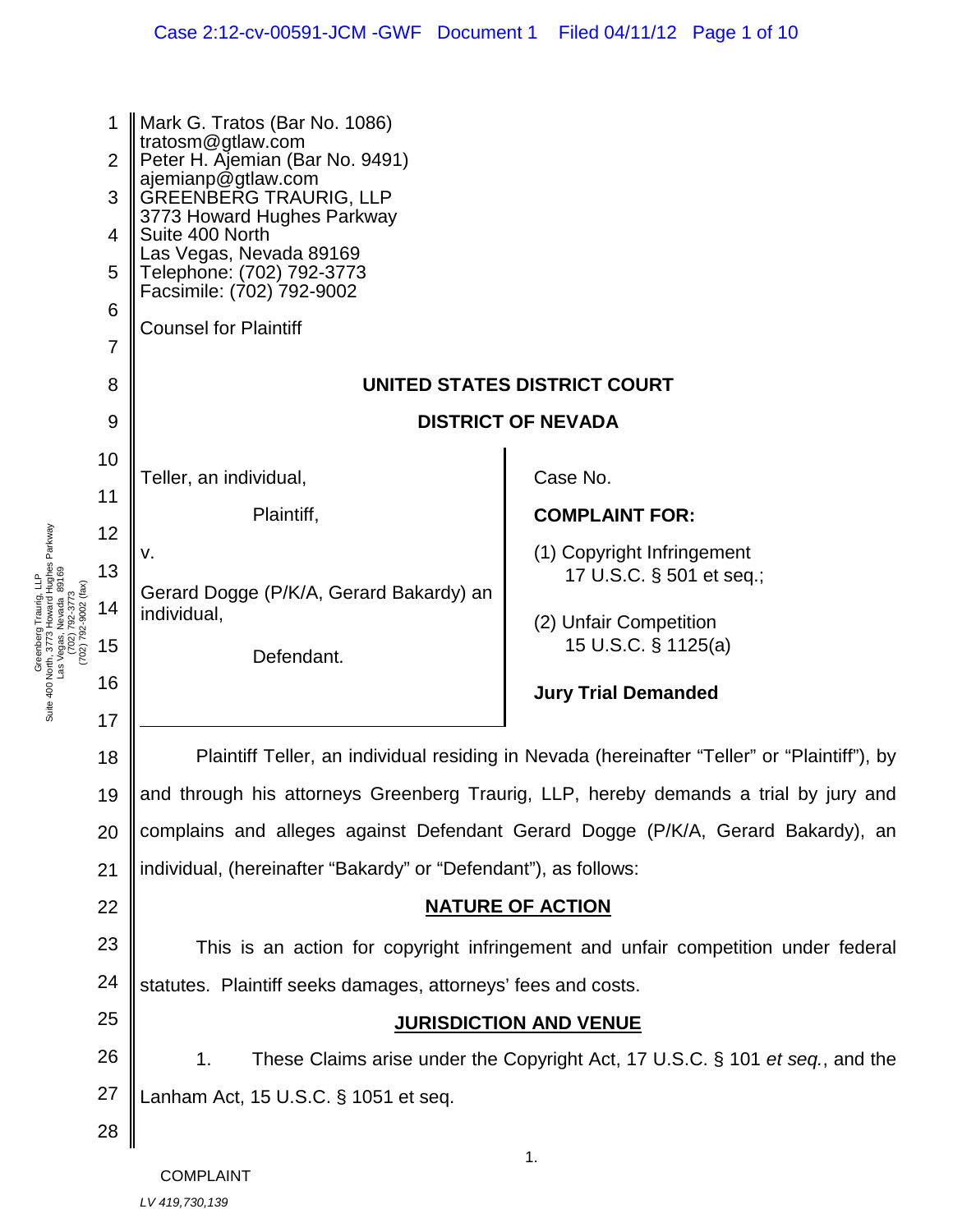2. This Court has subject matter jurisdiction over this case pursuant to 28 U.S.C. §§ 1331, 1338(a) and 1338(b).

3 4 5 3. This Court has personal jurisdiction over Defendant based upon the following: (a) Defendant conducts business in Nevada, and (b) Defendant committed tortuous acts that he knew or should have known would cause injury to Plaintiff in the State of Nevada.

4. Venue is proper in the United States District Court for the District of Nevada under 28 U.S.C. §§ 1391(a) and 1391(b). Venue lies in the unofficial Southern Division of this Court.

#### **THE PARTIES**

10 12 5. Teller is a professional entertainer and magician, who is part of the worldfamous magic and comedy duo Penn & Teller, and was at all relevant times herein, a resident of Clark County, Nevada.

6. Upon information and belief, Defendant Bakardy is a professional entertainer, musician and singer, who also performs magic, and is currently a resident of Fuerteventura, Spain.

16 17 7. Upon information and belief, Defendant is doing business in the State of Nevada, County of Clark.

# 18

19

1

2

6

7

8

9

11

## **ALLEGATIONS COMMON TO ALL CLAIMS FOR RELIEF**

**FACTS REGARDING PLAINTIFF'S RIGHTS**

20 21 22 23 24 25 8. Plaintiff is a professional entertainer and magician and part of the worldfamous magic and comedy duo Penn & Teller. Penn & Teller are famous in the magic community for creating innovative magic tricks, and have become well-known in the United States and throughout the world for their unique brand of entertainment, including both live theater and televised shows that incorporate comedy along with unusual and cutting-edge magic routines (hereinafter the "Show").

26 27 28 9. Penn & Teller have enjoyed major national and worldwide success, including sold-out runs on Broadway, world tours, Emmy-winning TV specials and hundreds of guest appearances on popular television shows such as "Late Show with David Letterman," "The

Greenberg Traurig, LLP<br>Suite 400 North, 3773 Howard Hughes Parkway<br>Las Vegas, Nevada 89169<br>(702) 792-9002 (tax) Suite 400 North, 3773 Howard Hughes Parkway 13 Las Vegas, Nevada 89169 Greenberg Traurig, LLP (702) 792-9002 (fax) (702) 792-3773 14 15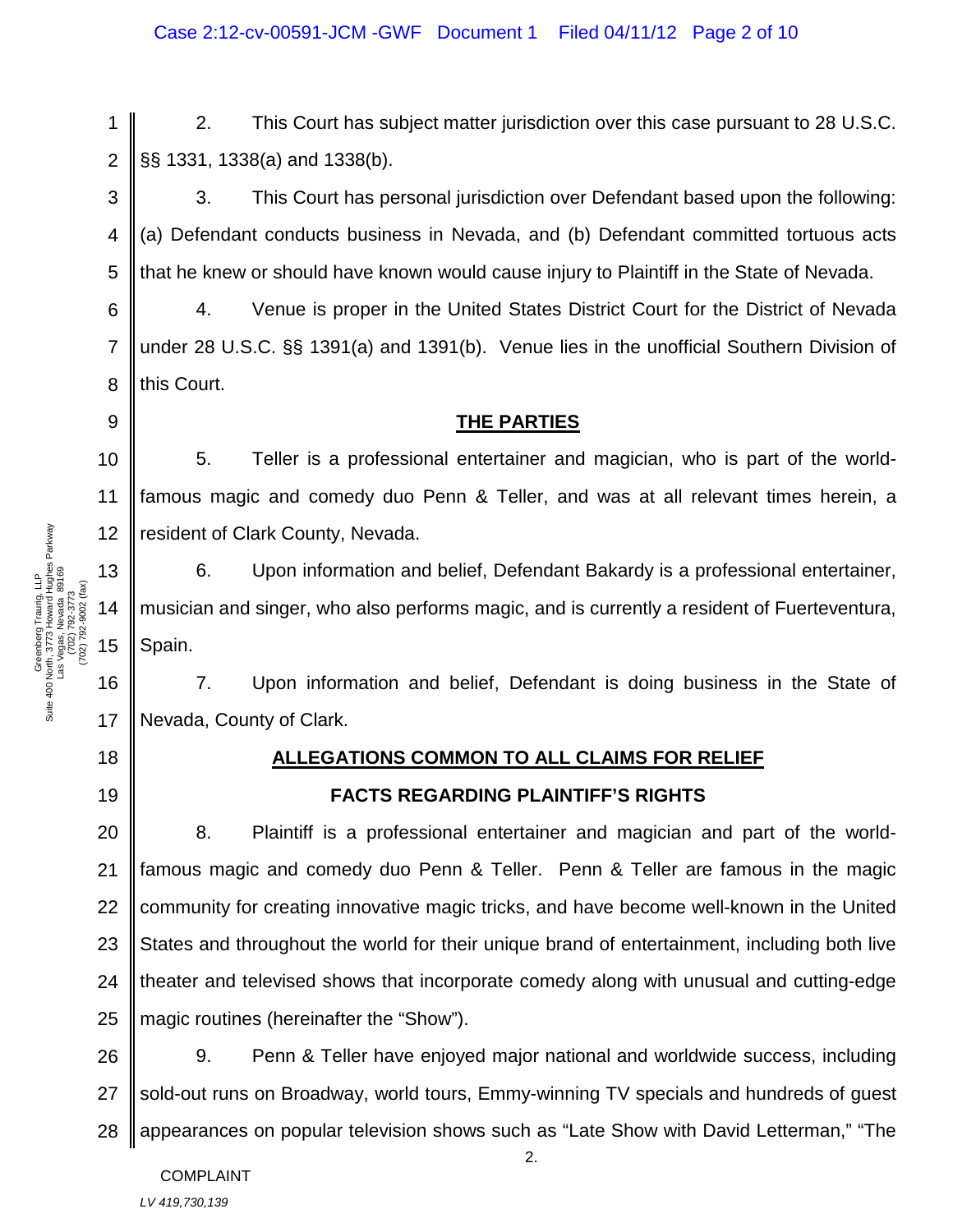2 Tonight Show with Jay Leno," "Friends," "The Simpsons," "Chelsea Lately" and "Top Chef," to name a few.

3 4 5 6 7 10. Additionally, Penn & Teller had their own critically acclaimed television series on the Showtime cable network called "Penn & Teller: BS!," which was nominated for thirteen Emmys and was the longest running series in the history of the network. Penn & Teller also had a British television series called "Fool Us" that ran last year, and have a show on the Discovery Channel called "Penn & Teller Tell A Lie."

8 9 10 11 11. Penn & Teller have written two national best-selling books, hosted their own Emmy nominated variety show for the FX network, starred in their own specials for major networks ABC, NBC and Comedy Central and produced the critically lauded feature film documentary "The Aristocrats."

12. Currently, Penn & Teller are performing their live Show regularly at The Rio All-Suite Hotel & Casino in Las Vegas, Nevada ("The Rio"), where it has been running for over eleven years, making it one of the longest running, successful and most-beloved shows in Las Vegas history. Penn & Teller's long run at The Rio has earned them the prestigious award of "Las Vegas Magicians of the Year" six times, including in 2011.

18 19 20 13. Plaintiff Teller has been instrumental in the success of the Show, and has created many of the original comedy bits and magic tricks that have been featured in the Show over the years. One of Teller's most successful and lasting original magic tricks is a dramatic work called "Shadows," which is the subject of the instant litigation.

21 22 23 24 14. Teller created the highly innovative and unusual dramatic work "Shadows" in 1976, and obtained a U.S. Copyright Registration for it in 1983. True and accurate copies of U.S. Copyright Office Certificate of Registration No. PA 469-609, and the deposit materials submitted in support of the registration, are attached hereto as **Exhibit 1**.

25 26 27 28 15. "Shadows" essentially consists of a spot light trained on a bud vase containing a rose. The light falls in a such a manner that the shadow of the real rose is projected onto a white screen positioned some distance behind it. Teller then enters the otherwise still scene with a large knife, and proceeds to use the knife to dramatically sever

1

COMPLAINT *LV 419,730,139*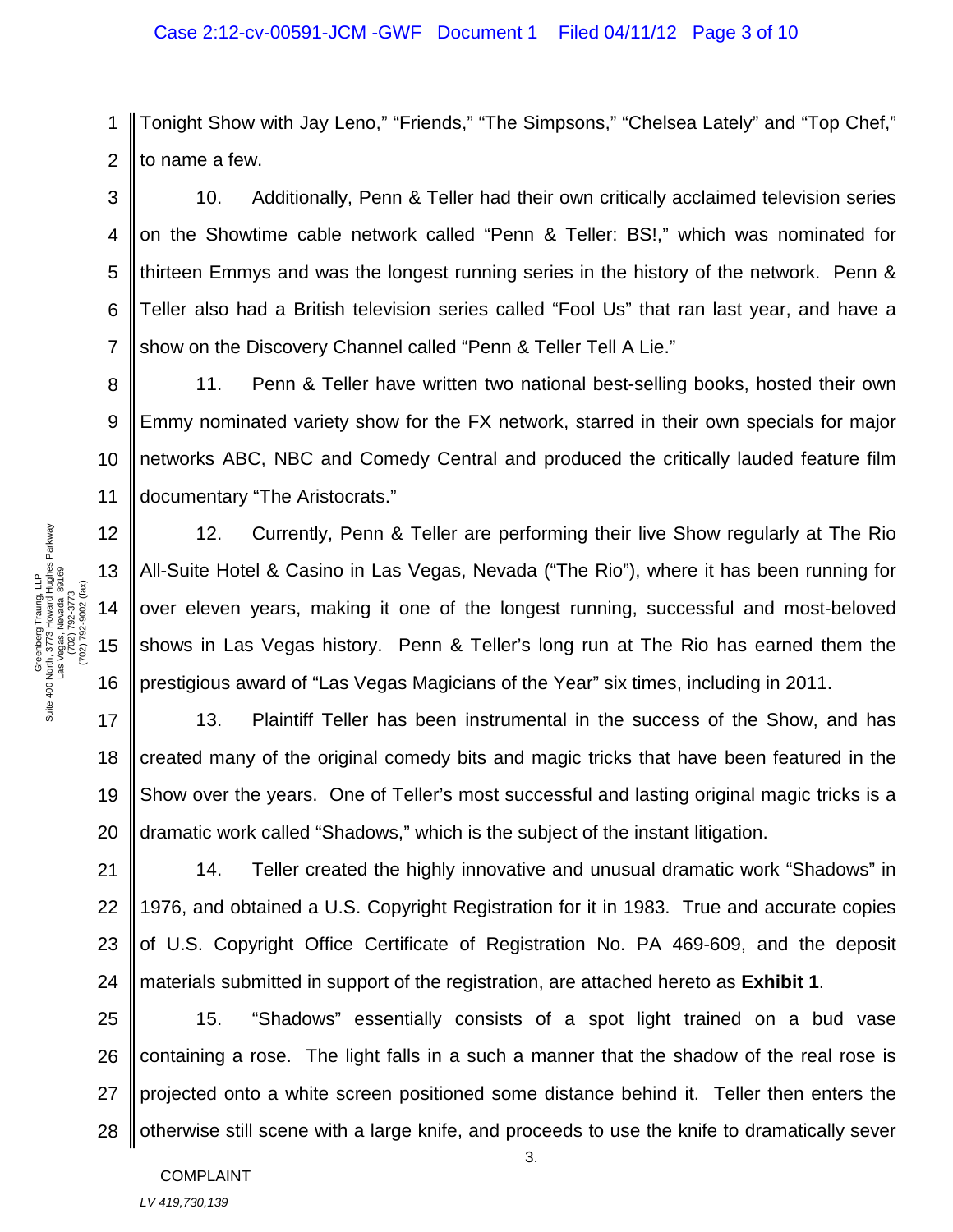1 2 3 4 5 the leaves and petals of the rose's shadow on the screen slowly, one-by-one, whereupon the corresponding leaves of the real rose sitting in the vase fall to the ground, breaking from the stem at exactly the point where Teller cut the shadow projected on the screen behind it. Upon information and belief, the magic trick "Shadows" was the first illusion of its kind.

6 8 10 16. "Shadows" has been performed by Teller in Penn & Teller's Show thousands of times, including live and televised performances throughout the United States and the world. In fact, "Shadows" has appeared in every Penn & Teller Show performed on and off Broadway and in their national tours. It is the oldest, most venerated piece of material in continuous use in Penn & Teller's Show, and while other material has come and gone, it has remained as a universal favorite.

12 18 19 17. "Shadows," among all of Penn & Teller's repertoire, has an iconic quality as the piece with the longest association to Penn & Teller's Show, and to Teller himself. It is considered one of the rare new plots in the canon of  $20<sup>th</sup>$  Century magic and is Teller's principal claim to fame in magic history. In fact, "Shadows" is still a major part of the Show currently running at The Rio, and it has been used so extensively and exclusively by Teller that it has become his signature piece - millions of people in the United States and around the world have seen Teller perform "Shadows," and have come to identify this signature piece with its creator and source: Teller.

20

7

9

11

#### **FACTS REGARDING DEFENDANT'S CONDUCT**

21 22 23 18. Upon information and belief, Defendant is a Dutch professional entertainer, and along with his wife is part of a musical singing lounge act duo, currently performing a regular engagement in a hotel located in Fuerteventura, Spain (Canary Islands).

24 25 26 27 28 19. Upon information and belief, a part of Defendant's act also includes performing magic tricks. True and correct copies of printouts of webpages from Defendant's website at <www.losdosdeamberes.com>, showing that Defendant is in the business of providing entertainment services in the nature of musical performances as well as magic performances, are attached hereto as **Exhibit 2**.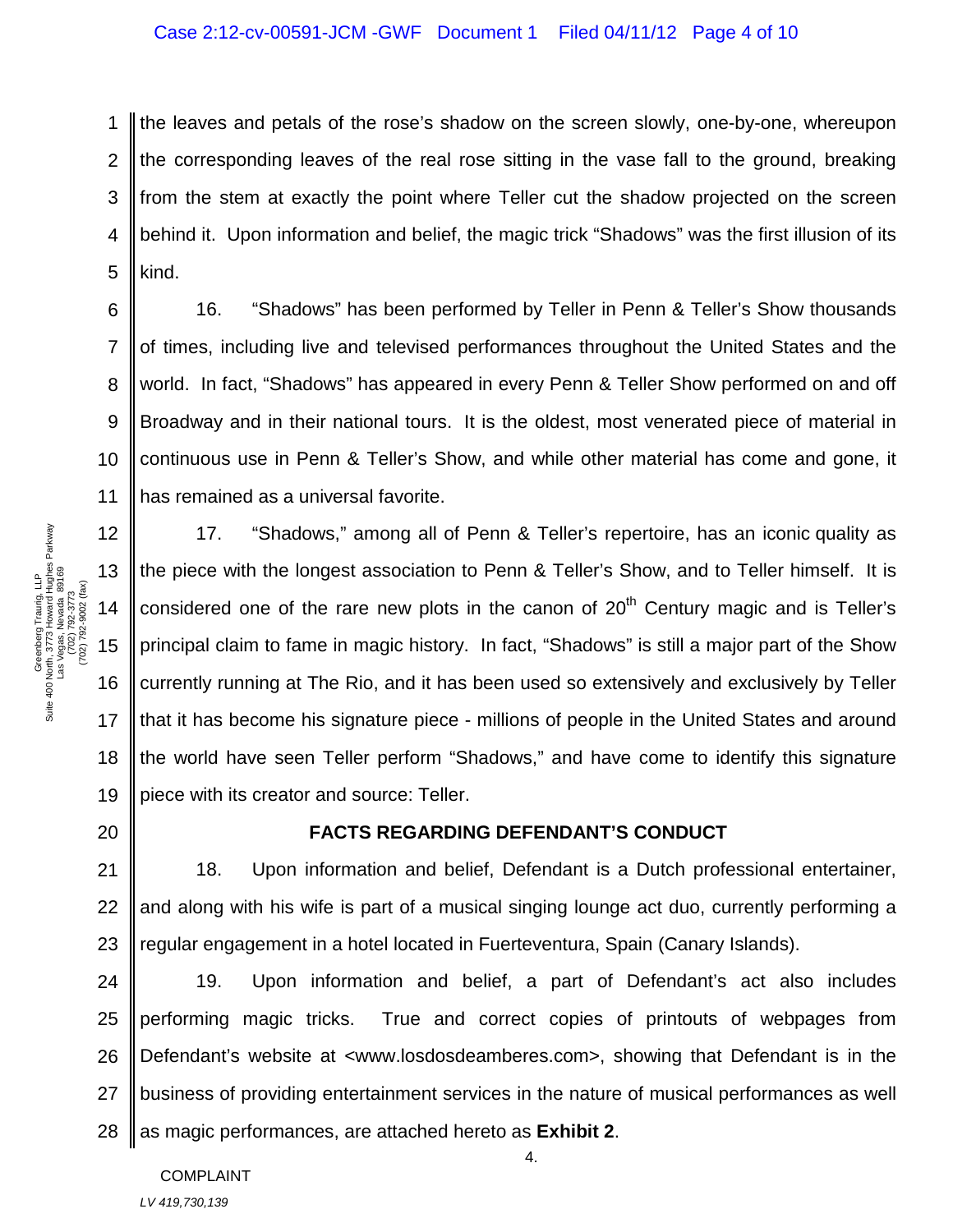1 2 3 20. Upon information and belief, Defendant has traveled to Las Vegas, Nevada and seen Penn & Teller's Show at The Rio, including Teller's dramatic performance of his signature piece "Shadows."

4 5 6 21. Without authorization from Teller, Defendant has created a magic routine that is substantially similar to Teller's copyrighted work "Shadows." Defendant calls his magic routine "The Rose & Her Shadow."

8 10 22. Defendant has recorded a video of himself performing the dramatic work "The Rose & Her Shadow," and had posted it on the popular Internet website YouTube along with an advertisement offering to sell the magic trick to consumers. True and correct copies of screen captures of the YouTube pages containing the video "The Rose & Her Shadow" are attached hereto as **Exhibit 3**.

23. In fact, in the text beneath Defendant's YouTube video post, Defendant refers to Penn & Teller's Show, admitting that he has "seen the great Penn & Teller performing a similar trick and now I'm very happy to share my version…." See **Exhibit 3**.

24. Upon information and belief, Defendant created an advertisement for the sale of "The Rose & Her Shadow" trick, and has expressed his intention to Plaintiff to place this particular ad in magazines in Belgium and potentially other countries as well. The Defendant's listed selling price for "The Rose and Her Shadow" is an amount equal to approximately USD \$3,050.00. A true and correct copy of the intended magazine advertisement for the sale of the magic trick "The Rose & Her Shadow" is attached hereto as **Exhibit 4**.

22 23 24 25 26 27 25. On or about March 15, 2012, Plaintiff Teller became aware of the Defendant's video of "The Rose & Her Shadow" posted on YouTube, including the offer to sell the trick to consumers shown at the end of the video, and recognizing this as an infringement of his copyrighted work "Shadows," Plaintiff instructed his attorneys to send YouTube a DMCA takedown notice, eventually resulting in YouTube's removal of the Defendant's video from its website.

7

9

11

18

19

20

21

28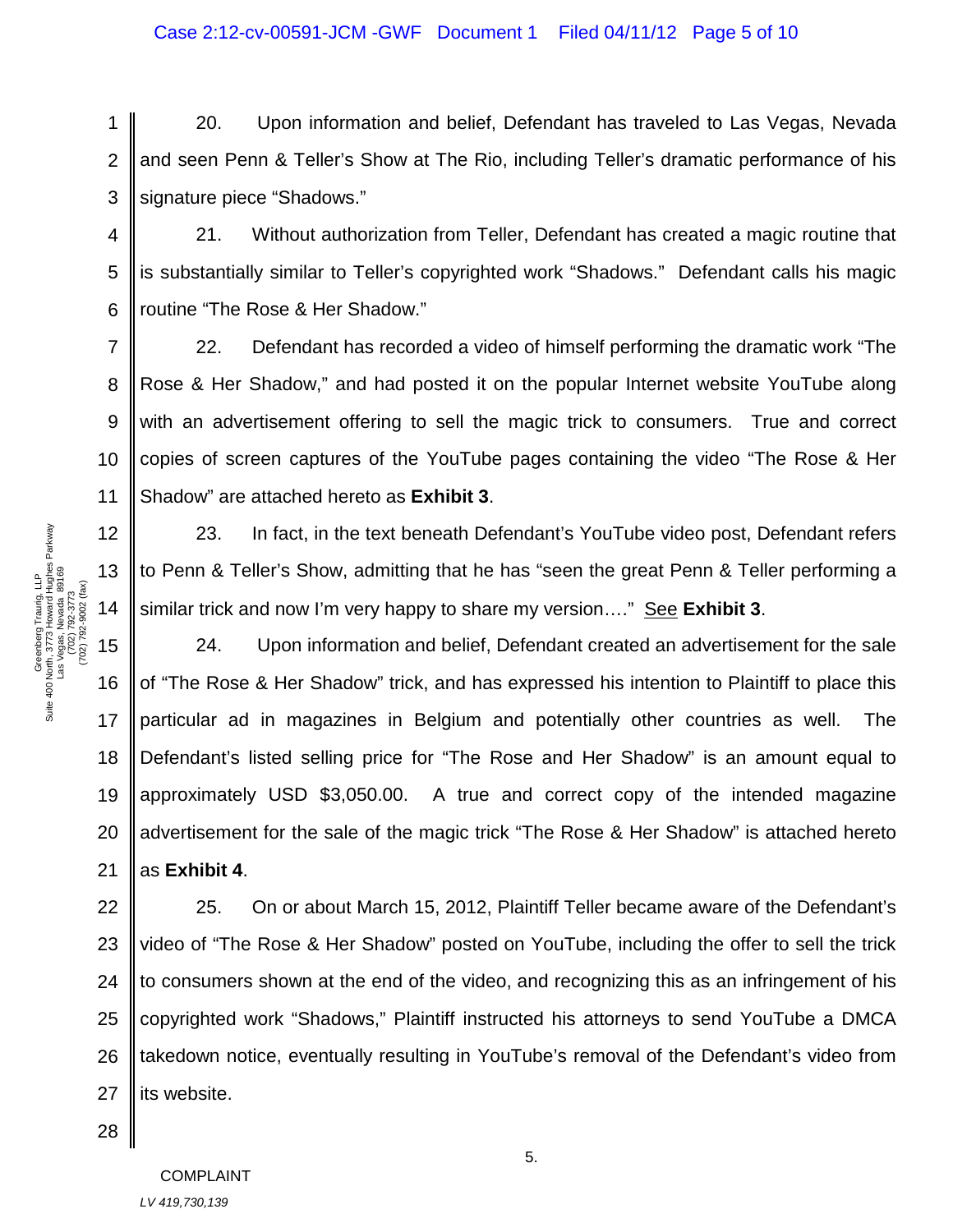2 3 4 5 6 26. On or about March 22, 2012, Plaintiff Teller contacted Defendant by telephone and notified him that Defendant's work "The Rose & Her Shadow" was infringing on Plaintiff's copyrighted work "Shadows," and also informed him of YouTube's actions in removing Defendant's videos from the site. Plaintiff requested that Defendant cease all use and offers to sell his infringing work "The Rose & Her Shadow;" however, Plaintiff did offer to pay Defendant for his work, as it could more efficient than filing a lawsuit.

27. Defendant did not accept the terms offered by Plaintiff, but instead countered with a much higher sum that he would accept in payment for him to cease use and sale of the infringing work "The Rose & Her Shadow."

28. Unfortunately, this higher payment offered by Defendant is unacceptable and uneconomical to Plaintiff, and Defendant has refused to permanently cease use and sale of the infringing work "The Rose & Her Shadow," and upon information and belief, Defendant continues to use the infringing work to date.

29. Defendant has recently threatened that if Plaintiff does not come to terms soon, he will continue to use the infringing work "The Rose & Her Shadow" and sell it to the public throughout the world. As such, Plaintiff has been forced to retain counsel to remedy Defendant's infringement.

## **CLAIMS FOR RELIEF**

## **FIRST CLAIM FOR RELIEF**

#### **(Copyright Infringement, 17 U.S.C. § 106)**

21 22 30. Plaintiff repeats and realleges each and every allegation in the preceding paragraphs as though set forth fully herein.

23 24 25 31. Plaintiff's work "Shadows" constitutes copyrightable subject matter, because it is a dramatic work within the meaning of Section 102(a) of The Copyright Act of 1976 ("The Copyright Act").

26 27 32. "Shadows" is an original work of authorship fixed in a tangible medium of expression from which it can be perceived. Plaintiff has taken all reasonable steps

28

6.

Greenberg Traurig, LLP<br>Suite 400 North, 3773 Howard Hughes Parkway<br>Las Vegas, Nevada 89169<br>(702) 792-9002 (tax) Suite 400 North, 3773 Howard Hughes Parkway Las Vegas, Nevada 89169 Greenberg Traurig, LLP (702) 792-9002 (fax) (702) 792-3773

1

7

8

9

10

11

12

13

14

15

16

17

18

19

20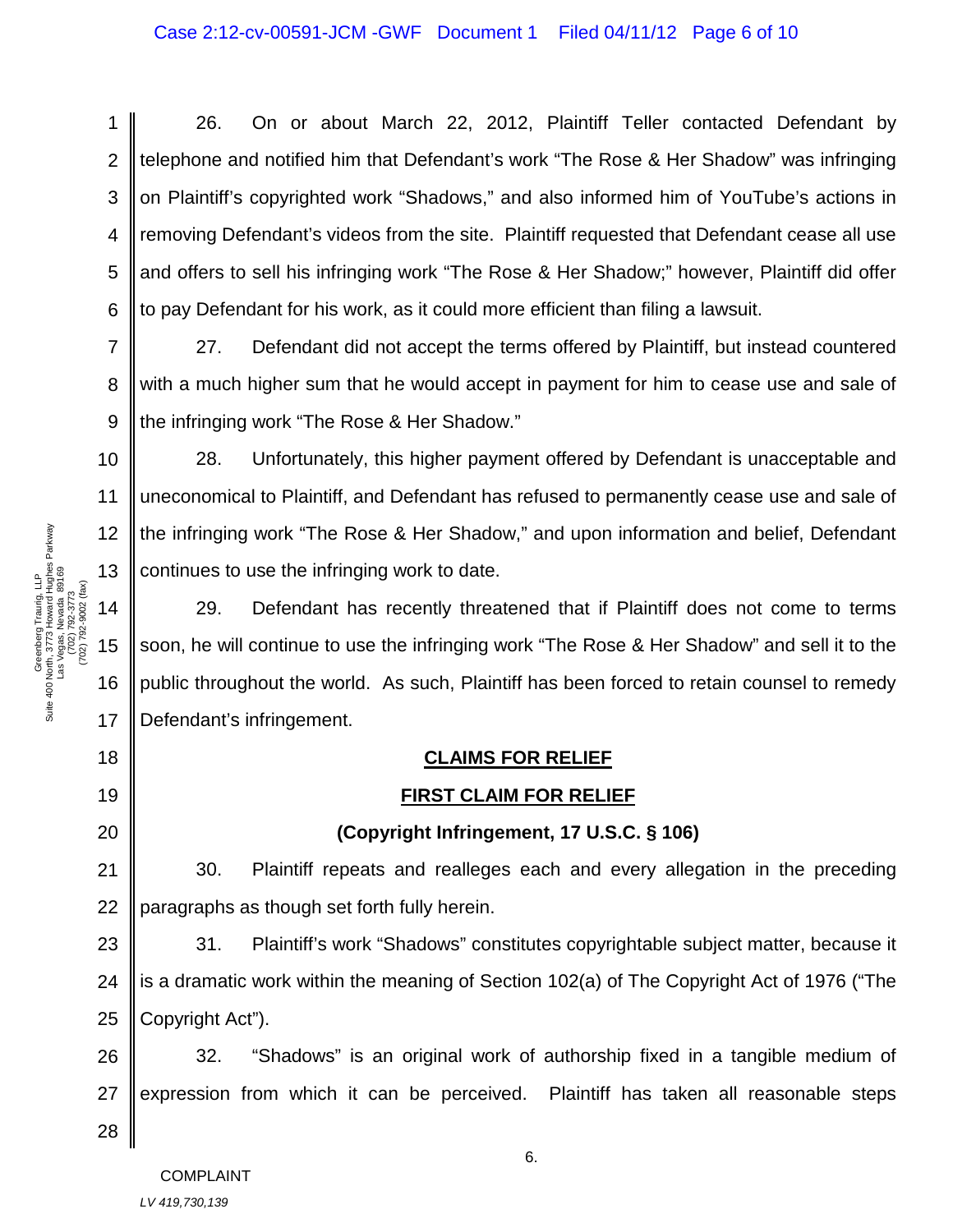1 2 necessary to secure his copyright including obtaining a United States Copyright Registration with the U.S. Copyright Office.

3 4 5 6 33. Plaintiff owns a valid copyright registration in "Shadows" and is the owner of all rights, title and interest in and to said work, and owns all rights, title and interest to the registered copyright of "Shadows," and has done nothing to abandon the copyrighted work or place it into the public domain.

34. Upon information and belief, and without the knowledge, approval or consent of Plaintiff, Defendant willfully infringed and continues to infringe Plaintiff's copyright by reproducing, copying, duplicating, displaying, publically performing and using Plaintiff's copyrighted work for Defendant's own commercial purposes by publically performing and displaying Plaintiff's work, and making unauthorized video copies of Plaintiff's work for the purpose of being hired for his entertainment services, and offering to sell the work to third parties. Defendant has done so with full knowledge that such acts are an infringement of Plaintiff's copyright, and such acts being in violation of Plaintiff's exclusive rights under The Copyright Act.

16 35. Defendant's past and present acts violate Plaintiff's exclusive rights under Section 106 of the Copyright Act, 17 U.S.C. §106, and constitute willful and intentional infringement of the Plaintiff's copyright in his work "Shadows."

19 20 36. Defendant has realized unjust profits, gains and/or advantages as a proximate result of its infringement.

21 22 23 24 37. As evidenced by Defendant's copying, public performance, display and prominent use of Plaintiff's protected work for his own gain, Defendant's disregard of Plaintiff's previous demands and his misappropriation of Plaintiff's copyrighted and registered work, Defendant has infringed upon Plaintiff's copyright.

25 26 27 38. As a direct and proximate result of Defendant's copyright infringement, Plaintiff has suffered monetary damages and irreparable injury to his business, reputation and goodwill.

7

8

9

10

11

12

13

14

15

17

18

28

COMPLAINT *LV 419,730,139*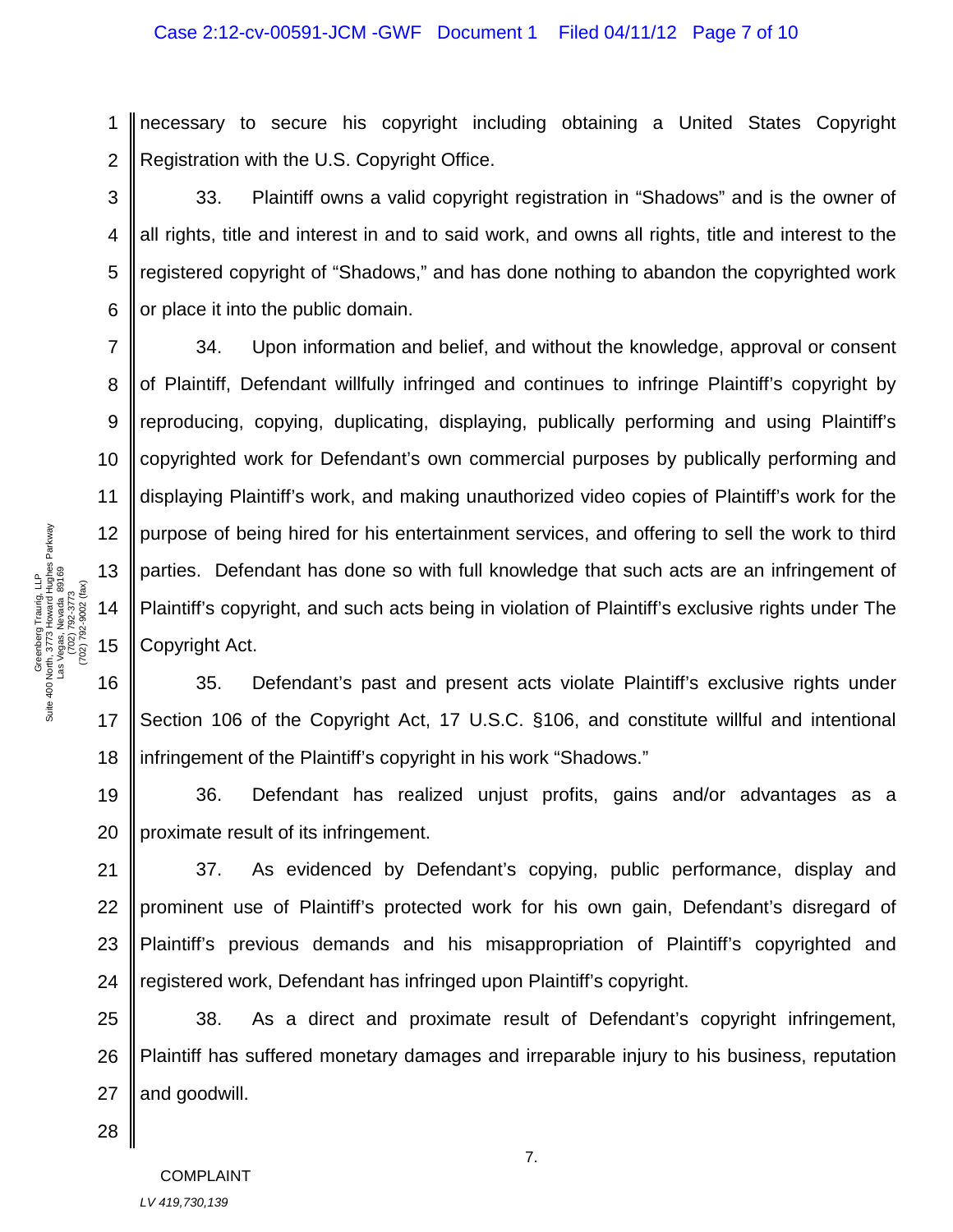1 2 3 4 39. Plaintiff has complied in all respects with the statutory requirements for the creation and enforcement of the copyright in his work "Shadows;" therefore, Plaintiff is entitled to an award of statutory damages for Defendant's infringement or, in the alternative, Plaintiff's actual damages and Defendant's profits.

40. Furthermore, since Defendant's conduct has made it necessary for Plaintiff to engage the services of outside legal counsel to file this suit, Plaintiff is entitled to recover his reasonable attorney fees and court costs incurred in connection herewith.

#### 8

5

6

7

9

10

11

12

13

14

15

16

17

18

#### **SECOND CLAIM FOR RELIEF**

#### **(Unfair Competition under the Lanham Act, 15 U.S.C. § 1125(a))**

41. Plaintiff repeats and realleges each and every allegation in the preceding paragraphs as though set forth fully herein.

42. Defendant's use in commerce of his work "The Rose & Her Shadow," which is confusingly similar to Plaintiff's signature piece "Shadows," in connection with Defendant's entertainment services and related goods constitutes a false designation of origin and/or a false or misleading description or representation of fact, which is likely to cause confusion, cause mistake, or deceive as to affiliation, connection, or association with Plaintiff, or as to the origin, sponsorship, or approval of Defendant's services, goods and commercial activities.

19 20 21 22 23 43. Defendant's use in commerce of his work "The Rose & Her Shadow," which is confusingly similar to Plaintiff's signature piece "Shadows," with the knowledge that Plaintiff owns and has used and performed, and continues to use and perform, his signature piece "Shadows" constitutes intentional conduct by Defendant to make false designations of origin and false descriptions about Defendant's services, goods and commercial activities.

24 25 26 44. As a direct and proximate result of such unfair competition, Plaintiff has suffered, and will continue to suffer, monetary loss and irreparable injury to his business, reputation, and goodwill.

27  $/$  /  $/$ 

28 / / /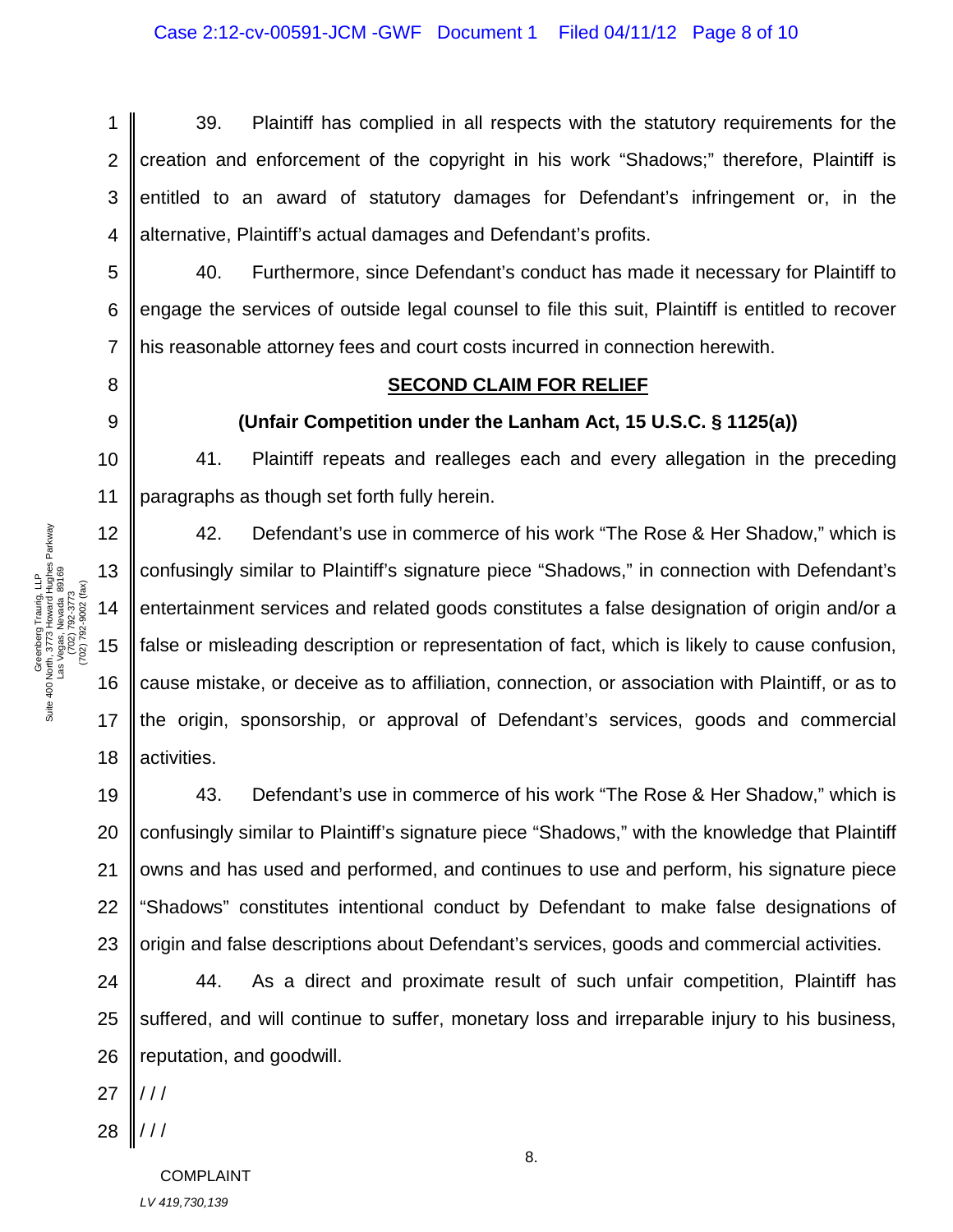2

1

9

11

13

14

15

17

18

### **PRAYER FOR RELIEF**

3 WHEREFORE, Plaintiff respectfully requests for judgment in his favor and against Defendant, granting the following relief:

4 5 A. A declaration that Defendant has infringed Plaintiff's copyright in the work "Shadows;"

6 7 8 B. A permanent injunction preventing Defendant from using Plaintiff's copyrighted work in any way, including but not limited to ceasing all use and offers for sale of Defendant's infringing work "The Rose & Her Shadow;"

10 12 C. Awarding to Plaintiff, pursuant to 17 U.S.C. §504, all actual damages suffered by Plaintiff and all additional profits earned by Defendant attributable to the copyright infringement; or, in the alternative, awarding to Plaintiff the statutory damages provided by 17 U.S.C. §504;

D. Awarding to Plaintiff, pursuant to 17 U.S.C. §505, a reasonable sum as attorneys' fees and costs incurred in prosecuting Plaintiff's claim for copyright infringement;

16 E. A preliminary and permanent injunction prohibiting Defendant, his respective officers, agents, servants, employees and/or all persons acting in concert or participation with him, from using Plaintiff's signature piece "Shadows" or confusingly similar variations thereof, in commerce or in connection with any business or for any other purpose;

19 F. An award of compensatory, consequential, statutory, and punitive damages to Plaintiff in an amount to be determined at trial;

9.

Greenberg Traurig, LLP<br>Suite 400 North, 3773 Howard Hughes Parkway<br>Las Vegas, Nevada 89169<br>(702) 792-9002 (tax) Suite 400 North, 3773 Howard Hughes Parkway Las Vegas, Nevada 89169 Greenberg Traurig, LLP (702) 792-9002 (fax) (702) 792-3773